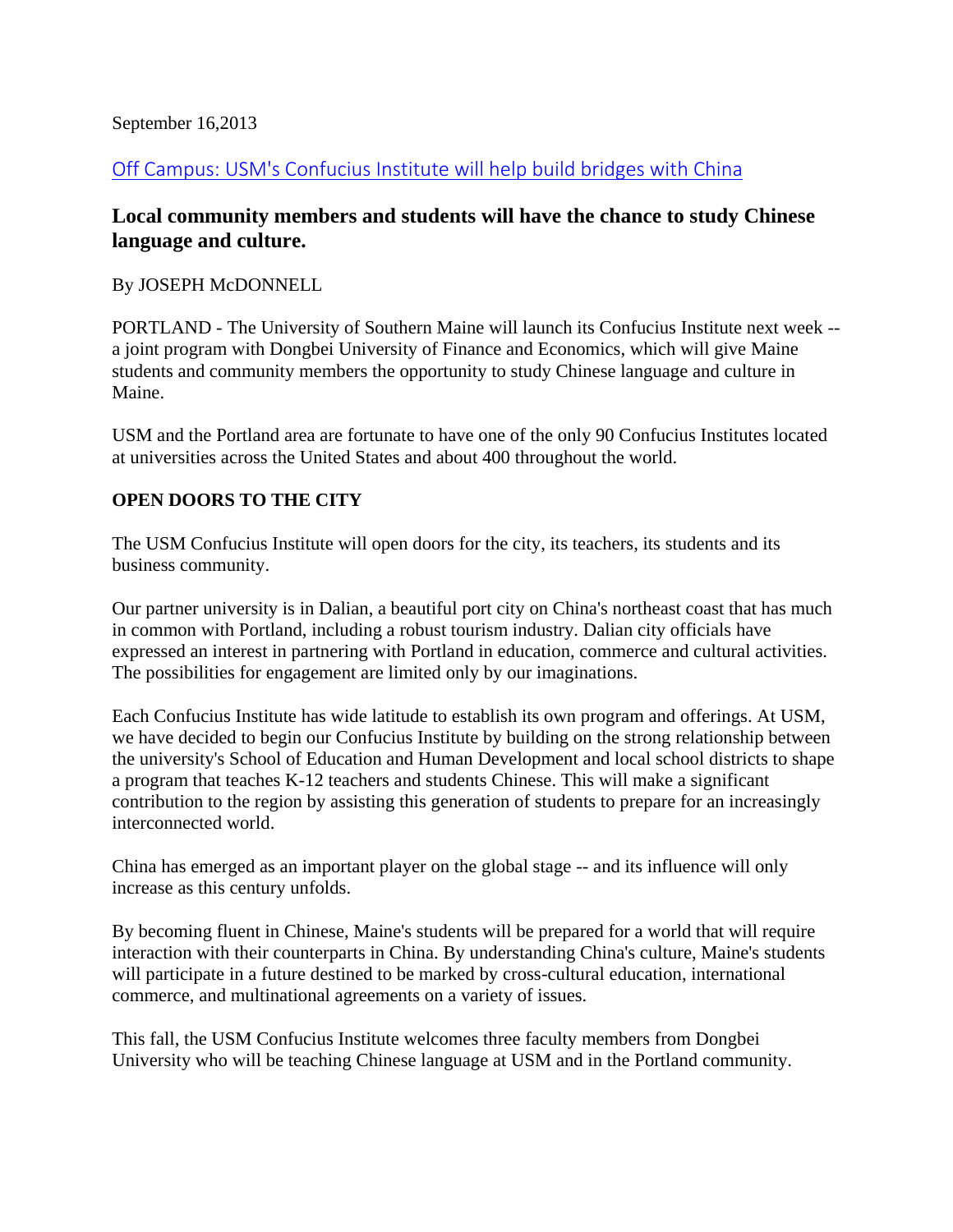Our first priority is to teach teachers in the K-12 schools. As part of that program, we will also teach Chinese to students in Portland, Falmouth, Cape Elizabeth, Gorham and Topsham -- a program we will extend to other school districts in the future.

Our Chinese faculty will also be teaching adults in an Osher Lifelong Learning Institute at USM on Thursday evenings as a first step toward broader community involvement.

Our Confucius Institute will be exploring other ways to share Chinese culture in the Portland community. Chinese food, art, literature and music and cultural events are all possibilities.

The Confucius Institute gives USM's program in tourism and hospitality a unique opportunity to expand into international tourism and will be of interest to those in the tourism industry in Maine.

## **CULTURAL EXCHANGE PLATFORM**

The Confucius Institute will serve as a bridge to China, reinforcing friendship and shared interests.

A few years ago, I took a group of MBA students to China for a study tour of businesses. My students examined a business case with MBA students from Nanjing University.

The American students shared their concerns about the loss of manufacturing jobs to China, while the Chinese students expressed concern that, despite becoming the workshop to the world, their country did not benefit from the profits of the overseas parent corporations.

The students came away with a genuine appreciation for the domestic difficulties in both societies.

USM's Confucius Institute will also attract students from our partner university and the 400 Chinese universities participating in this program, especially as the university considers adopting a competitive approach toward out-of-state tuition.

It will also provide opportunities for our students to study in China. The K-12 teachers in our Chinese language and culture program will study next summer at Dongbei University, which has a strong reputation for its Chinese language program for non-native speakers.

Looking forward, we will partner with those Maine organizations that are engaged with China, including the Chinese and American Friendship Association of Maine, the World Affairs Council of Maine and the Maine International Trade Center.

There are also hundreds of high school students from China attending Maine schools, and we hope these students will play a role in furthering the mission of the Confucius Institute.

The Confucius Institute is named after the fifth century B.C. philosopher who taught the advantages of living a virtuous life -- notably, the opportunity to live in a harmonious society. It